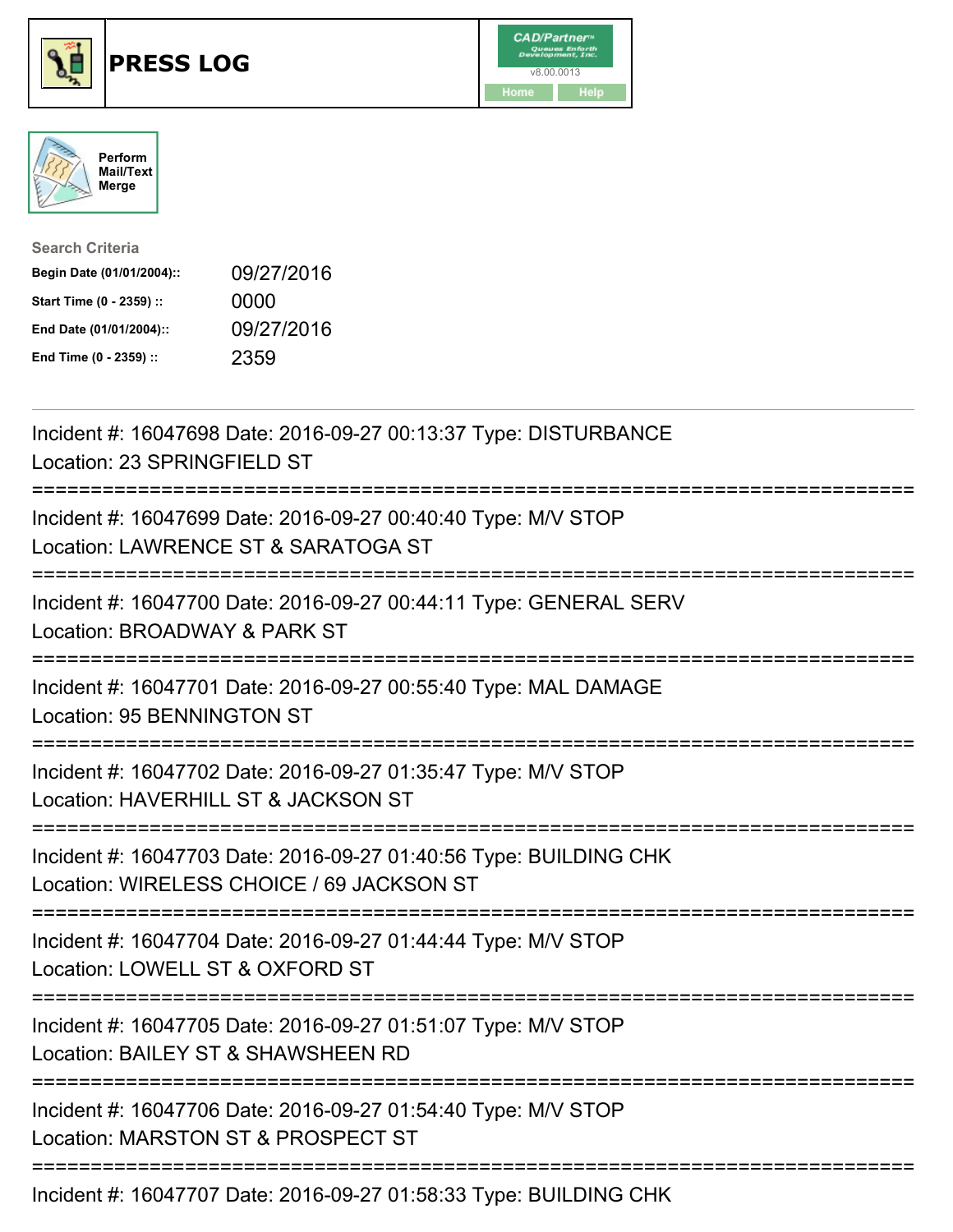Location: GRAINGER / 121 MARSTON ST =========================================================================== Incident #: 16047708 Date: 2016-09-27 02:02:15 Type: M/V STOP Location: ABBOTT ST & SHAWSHEEN RD =========================================================================== Incident #: 16047709 Date: 2016-09-27 02:11:32 Type: M/V STOP Location: FERRY ST & MANN ST =========================================================================== Incident #: 16047710 Date: 2016-09-27 02:15:30 Type: M/V STOP Location: HANCOCK ST & SCHOOL ST =========================================================================== Incident #: 16047711 Date: 2016-09-27 02:19:09 Type: BUILDING CHK Location: 24 BENNETT ST =========================================================================== Incident #: 16047712 Date: 2016-09-27 02:22:48 Type: BUILDING CHK Location: 85 BAY STATE RD =========================================================================== Incident #: 16047713 Date: 2016-09-27 02:48:49 Type: BUILDING CHK Location: 703 HAVERHILL ST =========================================================================== Incident #: 16047714 Date: 2016-09-27 02:50:25 Type: BUILDING CHK Location: CITY MART / 576 HAVERHILL ST =========================================================================== Incident #: 16047715 Date: 2016-09-27 03:03:56 Type: M/V STOP Location: BERKELEY ST & BRUCE ST =========================================================================== Incident #: 16047716 Date: 2016-09-27 03:14:20 Type: BUILDING CHK Location: PERROTTA'S SUPER DRUG / 292 PROSPECT ST =========================================================================== Incident #: 16047717 Date: 2016-09-27 03:15:38 Type: BUILDING CHK Location: GOMEZ MARKET / 294 PROSPECT ST =========================================================================== Incident #: 16047718 Date: 2016-09-27 03:22:15 Type: BUILDING CHK Location: MERRIMACK MEDICAL CENTER / 25 MARSTON ST =========================================================================== Incident #: 16047719 Date: 2016-09-27 03:28:40 Type: NOTIFICATION Location: 3 W LOWELL ST =========================================================================== Incident #: 16047720 Date: 2016-09-27 03:29:51 Type: M/V STOP Location: 1 BENNINGTON ST =========================================================================== Incident #: 16047721 Date: 2016-09-27 03:40:07 Type: BUILDING CHK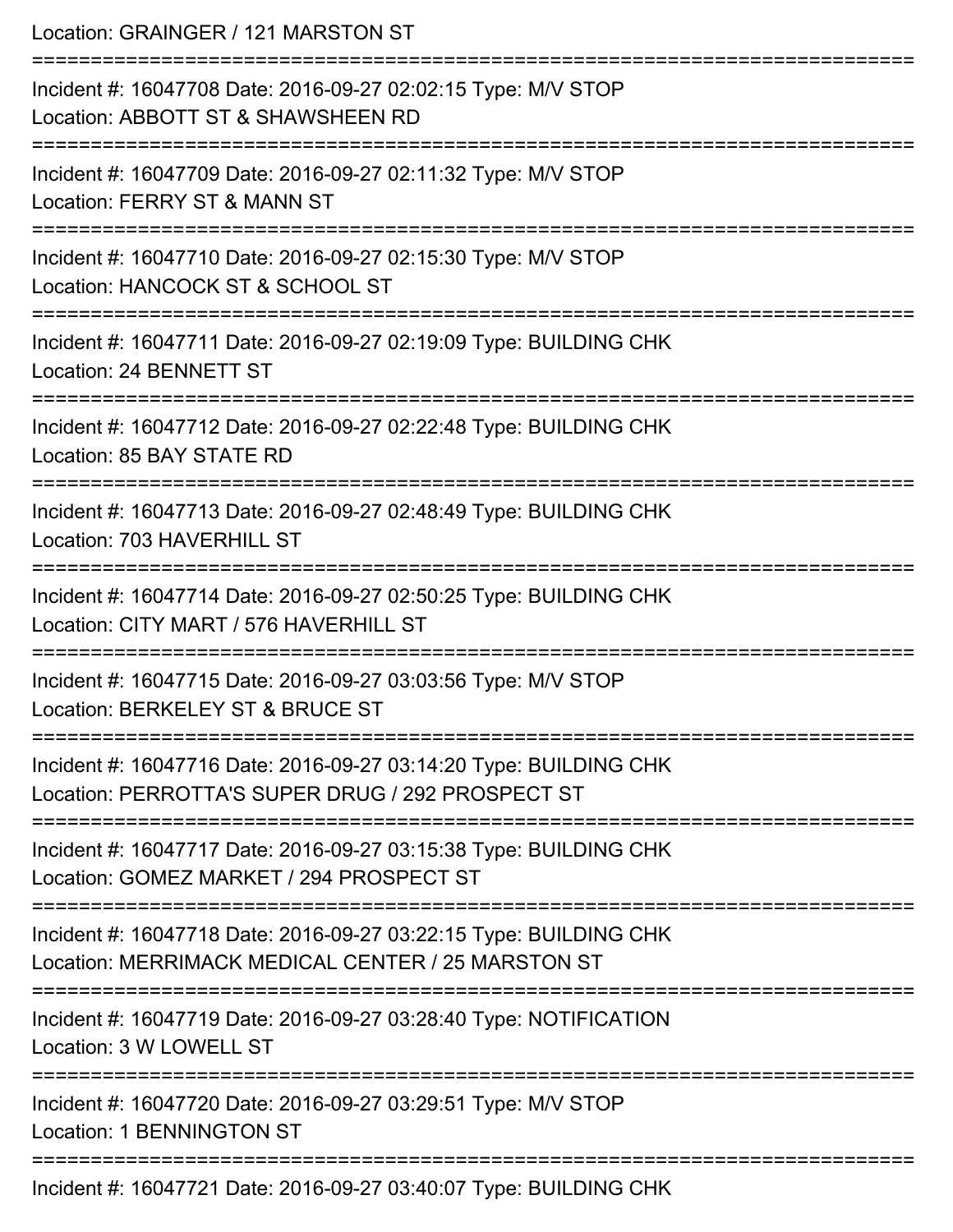| Incident #: 16047722 Date: 2016-09-27 03:42:57 Type: BUILDING CHK<br>Location: 91 COMMON ST                                          |
|--------------------------------------------------------------------------------------------------------------------------------------|
| Incident #: 16047723 Date: 2016-09-27 03:43:51 Type: BUILDING CHK<br>Location: 93 COMMON ST                                          |
| Incident #: 16047724 Date: 2016-09-27 03:45:16 Type: M/V STOP<br><b>Location: METHUEN &amp; CANAL</b>                                |
| Incident #: 16047725 Date: 2016-09-27 03:46:29 Type: M/V STOP<br>Location: ESSEX ST & JACKSON ST                                     |
| Incident #: 16047726 Date: 2016-09-27 03:48:36 Type: M/V STOP<br><b>Location: 1 BENNINGTON ST</b>                                    |
| =====================<br>Incident #: 16047727 Date: 2016-09-27 03:50:38 Type: BUILDING CHK<br>Location: DAIRY QUEEN / 190 S UNION ST |
| Incident #: 16047728 Date: 2016-09-27 03:55:26 Type: BUILDING CHK<br>Location: 167 S UNION ST                                        |
| Incident #: 16047729 Date: 2016-09-27 03:56:13 Type: BUILDING CHK<br>Location: SEVEN ELEVEN / 370 BROADWAY                           |
| Incident #: 16047730 Date: 2016-09-27 04:00:53 Type: BUILDING CHK<br>Location: 262 ESSEX ST                                          |
| Incident #: 16047731 Date: 2016-09-27 04:03:42 Type: BUILDING CHK<br>Location: 490 ESSEX ST                                          |
| Incident #: 16047732 Date: 2016-09-27 04:10:43 Type: UNWANTEDGUEST<br>Location: 1 GENERAL ST                                         |
| Incident #: 16047733 Date: 2016-09-27 04:11:05 Type: LARCENY/PAST<br>Location: 36 HOWARD ST                                          |
| Incident #: 16047734 Date: 2016-09-27 04:25:52 Type: HIT & RUN M/V<br>Location: ESSEX ST & WINTER                                    |
| Incident #: 16047735 Date: 2016-09-27 04:42:36 Type: NOISE ORD                                                                       |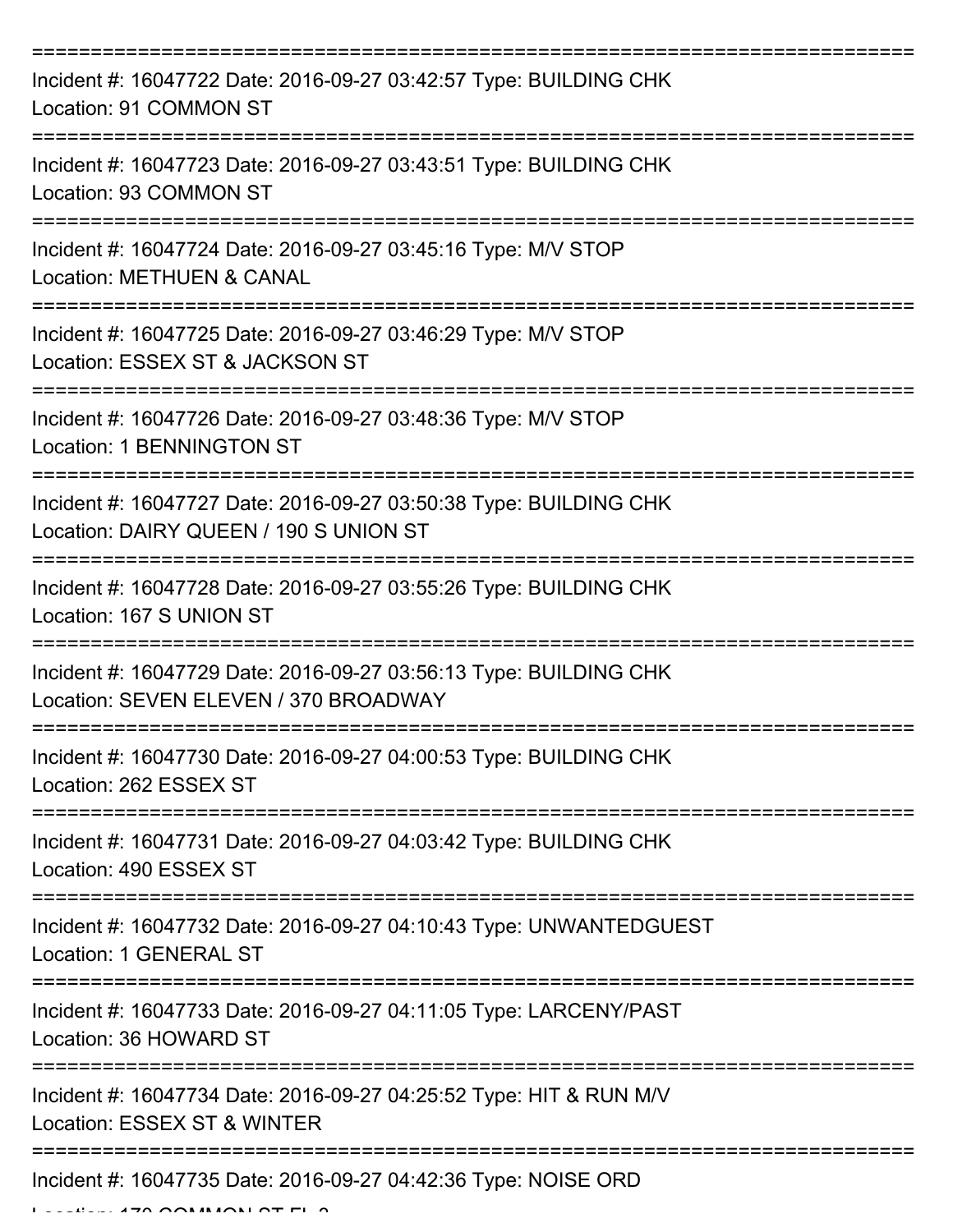| Incident #: 16047736 Date: 2016-09-27 04:42:50 Type: BUILDING CHK<br>Location: 69 PARKER ST                                                  |
|----------------------------------------------------------------------------------------------------------------------------------------------|
| Incident #: 16047737 Date: 2016-09-27 04:58:28 Type: DOMESTIC/PROG<br>Location: 22 BYRON AV                                                  |
| Incident #: 16047738 Date: 2016-09-27 05:04:05 Type: BUILDING CHK<br>Location: 150 COMMON ST                                                 |
| Incident #: 16047739 Date: 2016-09-27 05:16:54 Type: M/V STOP<br>Location: BROADWAY & LOWELL ST                                              |
| Incident #: 16047740 Date: 2016-09-27 05:21:09 Type: M/V STOP<br><b>Location: METHUEN &amp; CANAL</b><br>=================================== |
| Incident #: 16047741 Date: 2016-09-27 06:09:01 Type: DETAIL<br>Location: 678 HAVERHILL ST                                                    |
| Incident #: 16047742 Date: 2016-09-27 06:14:23 Type: SUS PERS/MV<br>Location: 43 MANCHESTER ST                                               |
| Incident #: 16047743 Date: 2016-09-27 06:27:36 Type: ALARM/BURG<br>Location: FLAMETECH STEEL / 600 ESSEX ST                                  |
| Incident #: 16047744 Date: 2016-09-27 06:43:02 Type: LARCENY/PAST<br>Location: 101 ARLINGTON ST                                              |
| Incident #: 16047746 Date: 2016-09-27 07:05:34 Type: GENERAL SERV<br><b>Location: WEBSTER CT</b>                                             |
| Incident #: 16047745 Date: 2016-09-27 07:06:40 Type: PARK & WALK<br>Location: 0 BROADWAY                                                     |
| Incident #: 16047747 Date: 2016-09-27 07:38:03 Type: MEDIC SUPPORT<br>Location: 15 BROOK ST #4                                               |
| Incident #: 16047748 Date: 2016-09-27 08:20:33 Type: INVEST CONT<br>Location: 162 TENNY                                                      |
| Incident #: 16047749 Date: 2016-09-27 08:25:28 Type: AUTO ACC/NO PI                                                                          |

Location: S BROADWAY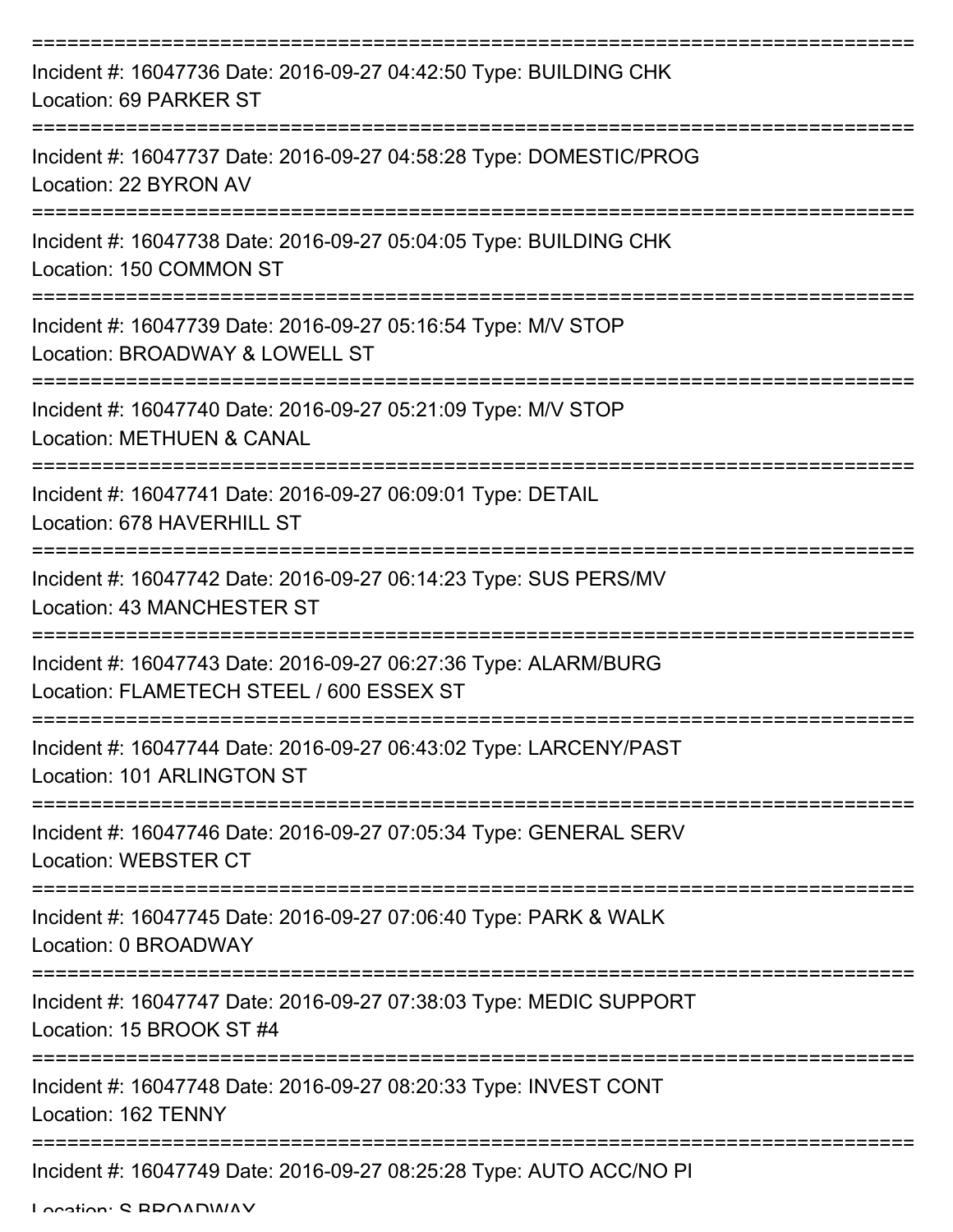| Incident #: 16047750 Date: 2016-09-27 08:25:50 Type: CLOSE STREET<br>Location: E HAVERHILL ST & FERRY ST |
|----------------------------------------------------------------------------------------------------------|
| Incident #: 16047751 Date: 2016-09-27 08:26:30 Type: LARCENY/PAST<br>Location: 172 LAWRENCE ST           |
| Incident #: 16047752 Date: 2016-09-27 08:38:08 Type: DISTURBANCE<br>Location: 112 FARNHAM ST FL 2        |
| Incident #: 16047753 Date: 2016-09-27 08:40:18 Type: AUTO ACC/NO PI<br>Location: 248 S BROADWAY          |
| Incident #: 16047754 Date: 2016-09-27 08:40:21 Type: HIT & RUN M/V<br>Location: 46 AVON ST               |
| Incident #: 16047755 Date: 2016-09-27 08:41:21 Type: COURT DOC SERVE<br>Location: 340 HAVERHILL ST       |
| Incident #: 16047756 Date: 2016-09-27 08:59:51 Type: SUS PERS/MV<br>Location: 17 ROYAL ST                |
| Incident #: 16047757 Date: 2016-09-27 09:18:45 Type: NOTIFICATION<br>Location: 208 WILLOW ST             |
| Incident #: 16047758 Date: 2016-09-27 09:25:13 Type: M/V STOP<br>Location: BV551A / LAWRENCE ST & OAK ST |
| Incident #: 16047759 Date: 2016-09-27 09:32:57 Type: INVEST CONT<br><b>Location: 360 MERRIMACK ST</b>    |
| Incident #: 16047760 Date: 2016-09-27 09:35:30 Type: STOL/MV/PAS<br>Location: 207 BRUCE ST               |
| Incident #: 16047761 Date: 2016-09-27 09:38:18 Type: M/V STOP<br>Location: CHESTNUT ST & SHORT ST        |
| Incident #: 16047762 Date: 2016-09-27 09:46:27 Type: 209A/SERVE<br>Location: 18 SUMMIT AV                |
| Incident #: 16047763 Date: 2016-09-27 09:55:44 Type: M/V STOP<br>Location: S UNION ST & SALEM ST         |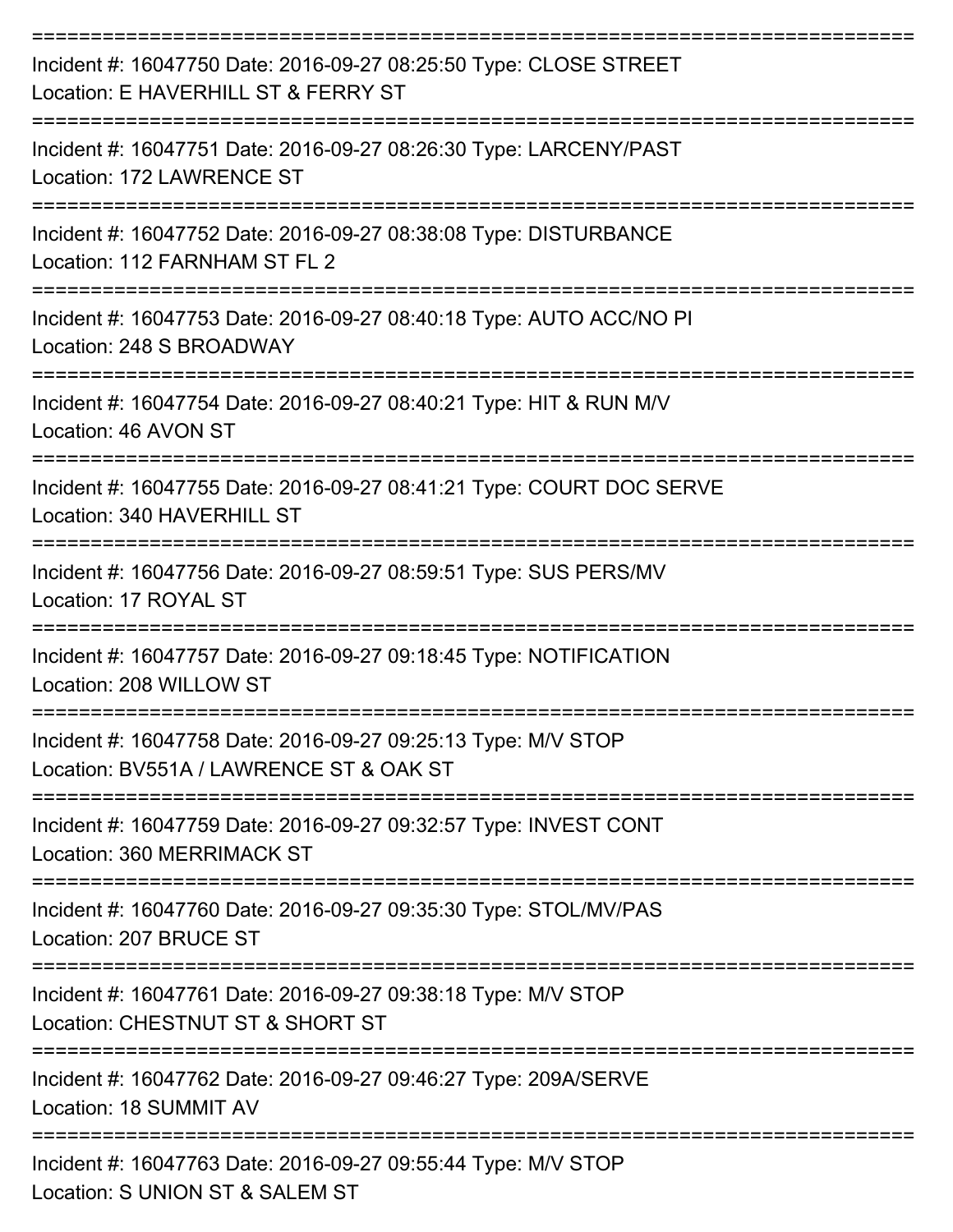| Incident #: 16047764 Date: 2016-09-27 09:57:02 Type: M/V STOP<br>Location: DORCHESTER ST & WINTHROP AV                   |
|--------------------------------------------------------------------------------------------------------------------------|
| Incident #: 16047765 Date: 2016-09-27 09:59:21 Type: ALARM/BURG<br>Location: KINGDOM HALL / 35 FERRY ST                  |
| Incident #: 16047766 Date: 2016-09-27 10:01:49 Type: M/V STOP<br>Location: AVON ST & E HAVERHILL ST<br>================= |
| Incident #: 16047767 Date: 2016-09-27 10:08:28 Type: M/V STOP<br>Location: 350 ESSEX ST                                  |
| Incident #: 16047768 Date: 2016-09-27 10:10:54 Type: COURT DOC SERVE<br>Location: 120 HOWARD ST                          |
| Incident #: 16047769 Date: 2016-09-27 10:25:19 Type: SUS PERS/MV<br>Location: MYRTLE ST & SPRUCE ST                      |
| Incident #: 16047770 Date: 2016-09-27 10:26:55 Type: STOLEN PROP<br>Location: 26 ORCHARD ST                              |
| Incident #: 16047771 Date: 2016-09-27 10:29:20 Type: M/V STOP<br>Location: BROADWAY & MANCHESTER ST                      |
| Incident #: 16047772 Date: 2016-09-27 10:32:55 Type: M/V STOP<br>Location: 148 WEST ST                                   |
| Incident #: 16047773 Date: 2016-09-27 10:34:13 Type: SUS PERS/MV<br>Location: 309 PARK ST                                |
| Incident #: 16047774 Date: 2016-09-27 10:39:23 Type: SUS PERS/MV<br>Location: 205 BROADWAY                               |
| Incident #: 16047775 Date: 2016-09-27 10:44:49 Type: INVESTIGATION<br>Location: 135 BUTLER ST                            |
| Incident #: 16047776 Date: 2016-09-27 10:49:06 Type: MEDIC SUPPORT<br>Location: 34 GREENFIELD ST                         |
| Incident #: 16047777 Date: 2016-09-27 10:49:44 Type: UNATENEDCHILD<br>Location: ALDER ST & HAMPSHIRE ST                  |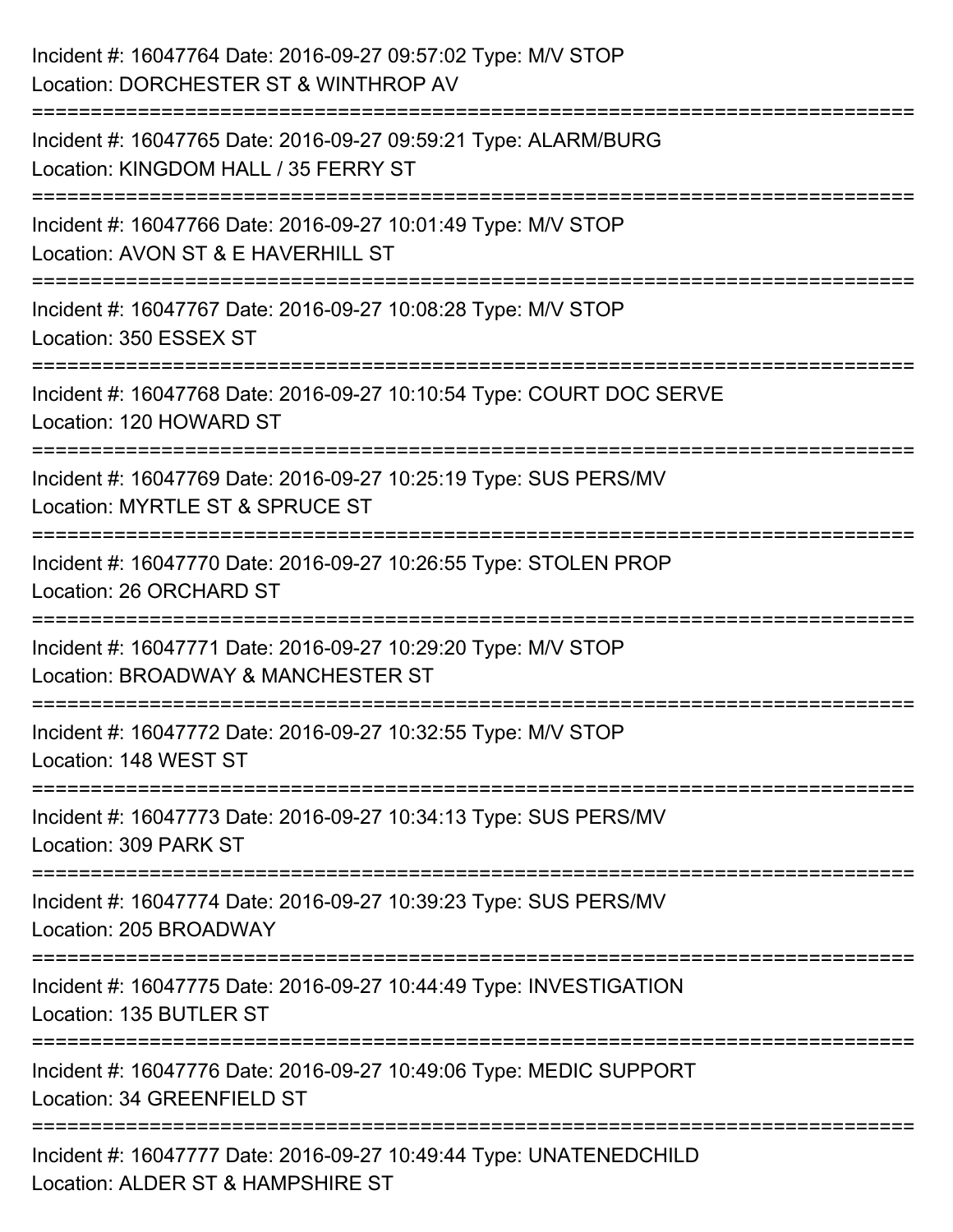| Incident #: 16047778 Date: 2016-09-27 10:53:32 Type: AUTO ACC/NO PI<br>Location: 533 HAVERHILL ST                                  |
|------------------------------------------------------------------------------------------------------------------------------------|
| Incident #: 16047779 Date: 2016-09-27 10:55:55 Type: DRUG VIO<br>Location: ACTON ST & BROADWAY                                     |
| Incident #: 16047780 Date: 2016-09-27 11:12:05 Type: 209A/SERVE<br>Location: 15 CUSTER ST #2<br>:================================  |
| Incident #: 16047781 Date: 2016-09-27 11:16:11 Type: 209A/SERVE<br>Location: 106 LIBERTY STREET                                    |
| Incident #: 16047782 Date: 2016-09-27 11:20:17 Type: M/V STOP<br>Location: ALDER ST & WALNUT ST<br>=============================== |
| Incident #: 16047783 Date: 2016-09-27 11:21:36 Type: DRUG OVERDOSE<br>Location: CENTRAL BRIDGE / 0 MERRIMACK ST                    |
| Incident #: 16047784 Date: 2016-09-27 11:44:32 Type: AUTO ACC/NO PI<br>Location: APPLETON ST & METHUEN ST                          |
| Incident #: 16047785 Date: 2016-09-27 11:46:39 Type: LOST PROPERTY<br>Location: 2 MONTGOMERY ST                                    |
| Incident #: 16047786 Date: 2016-09-27 11:52:33 Type: INVESTIGATION<br>Location: 90 LOWELL ST<br>===================                |
| Incident #: 16047787 Date: 2016-09-27 11:53:06 Type: INVESTIGATION<br><b>Location: EMMETT ST</b>                                   |
| Incident #: 16047788 Date: 2016-09-27 11:53:45 Type: INVESTIGATION<br>Location: 123 DRACUT ST                                      |
| Incident #: 16047789 Date: 2016-09-27 11:53:58 Type: SUS PERS/MV<br>Location: CENTRAL BRIDGE / 0 MERRIMACK ST                      |
| Incident #: 16047790 Date: 2016-09-27 11:56:51 Type: 209A/VIOLATION<br>Location: 350 HAVERHILL ST #4                               |
| Incident #: 16047791 Date: 2016-09-27 12:05:44 Type: DISTURBANCE<br>Location: 59 TREMONT ST                                        |

===========================================================================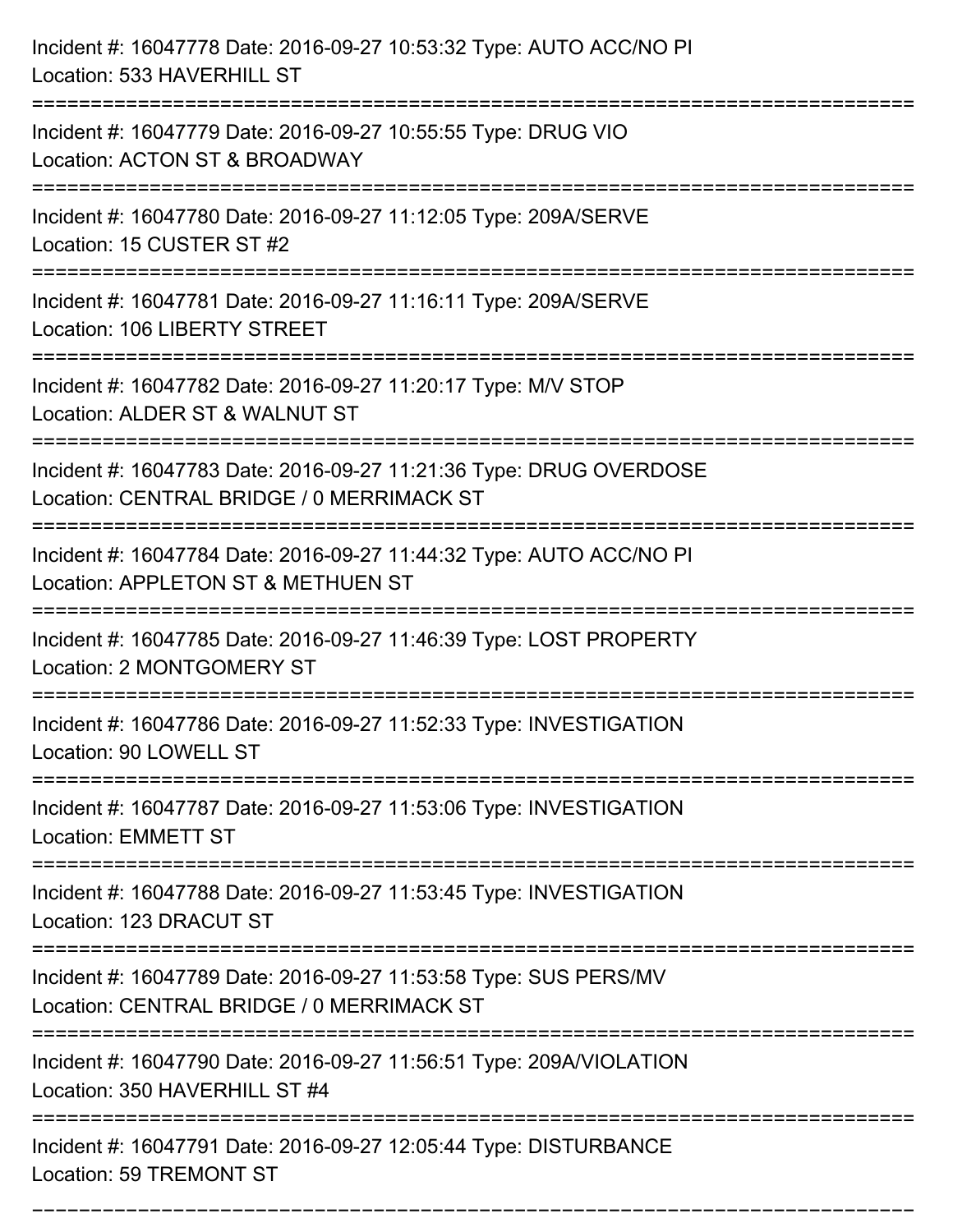| Incident #: 16047792 Date: 2016-09-27 12:08:09 Type: ALARM/BURG<br>Location: 270 CANAL ST #316<br>========================                                      |
|-----------------------------------------------------------------------------------------------------------------------------------------------------------------|
| Incident #: 16047793 Date: 2016-09-27 12:14:47 Type: LARCENY/PAST<br>Location: 151 SALEM ST                                                                     |
| Incident #: 16047794 Date: 2016-09-27 12:39:43 Type: 209A/VIOLATION<br>Location: 350 HAVERHILL ST #4<br>:===============================<br>------------------- |
| Incident #: 16047795 Date: 2016-09-27 13:09:45 Type: MISSING PERS<br>Location: 233 HAVERHILL ST                                                                 |
| Incident #: 16047797 Date: 2016-09-27 13:10:11 Type: STOLEN PROP<br>Location: 40 AMES ST FL 2                                                                   |
| Incident #: 16047796 Date: 2016-09-27 13:11:38 Type: SHOPLIFTING<br>Location: 700 ESSEX ST                                                                      |
| Incident #: 16047798 Date: 2016-09-27 13:26:09 Type: 209A/SERVE<br>Location: 256 JACKSON ST                                                                     |
| Incident #: 16047799 Date: 2016-09-27 13:38:23 Type: 209A/SERVE<br>Location: 110 OXFORD ST                                                                      |
| Incident #: 16047800 Date: 2016-09-27 13:44:39 Type: ABAND MV<br>Location: 71 BERKELEY ST                                                                       |
| Incident #: 16047801 Date: 2016-09-27 13:46:50 Type: 209A/SERVE<br>Location: 5 PROVIDENCE ST                                                                    |
| Incident #: 16047802 Date: 2016-09-27 13:50:40 Type: ASSIST FIRE<br>Location: 57 GROTON ST FL 3                                                                 |
| Incident #: 16047803 Date: 2016-09-27 14:00:23 Type: 209A/SERVE<br>Location: 16 HOBSON ST                                                                       |
| Incident #: 16047804 Date: 2016-09-27 15:03:43 Type: DOMESTIC/PAST<br>Location: LEAHY SCHOOL / 100 ERVING AV                                                    |
| -------------------------<br>Incident #: 16047805 Date: 2016-09-27 15:11:16 Type: AUTO ACC/NO PI<br>Location: 202 LAWRENCE ST                                   |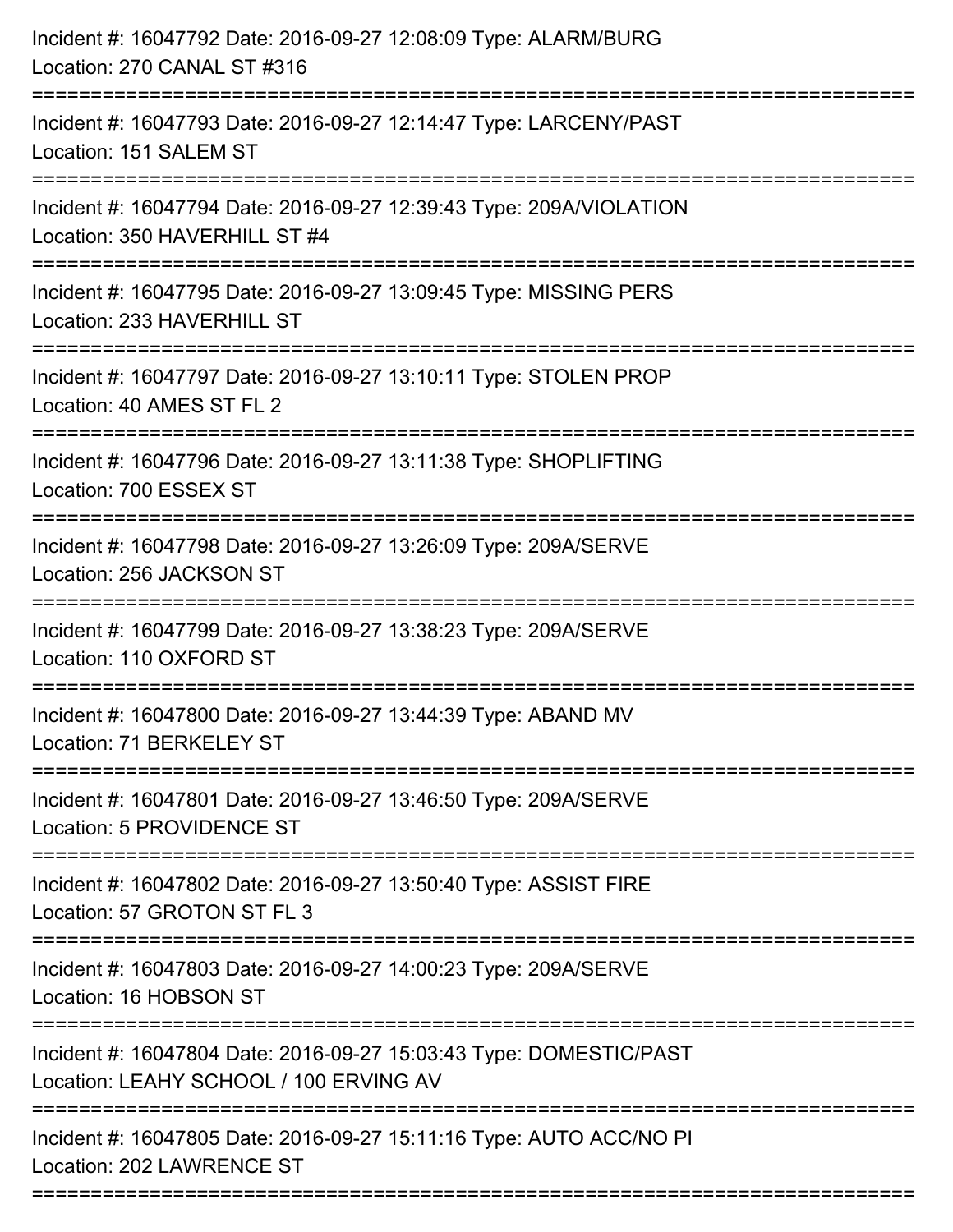Location: 32 LAWRENCE ST

| Incident #: 16047807 Date: 2016-09-27 15:33:47 Type: MV/BLOCKING<br>Location: 10 PROSPECT CT                      |
|-------------------------------------------------------------------------------------------------------------------|
| Incident #: 16047808 Date: 2016-09-27 15:39:42 Type: AUTO ACC/PED<br><b>Location: 21 TREMONT ST</b>               |
| Incident #: 16047809 Date: 2016-09-27 15:45:52 Type: M/V STOP<br>Location: BROADWAY & LOWELL ST                   |
| Incident #: 16047810 Date: 2016-09-27 15:46:50 Type: M/V STOP<br>Location: HAMPSHIRE ST & LOWELL ST               |
| Incident #: 16047811 Date: 2016-09-27 15:48:34 Type: SUS PERS/MV<br>Location: ARLINGTON SCHOOL / 150 ARLINGTON ST |
| Incident #: 16047812 Date: 2016-09-27 15:57:18 Type: INVESTIGATION<br>Location: 968 ESSEX ST                      |
| Incident #: 16047813 Date: 2016-09-27 16:01:43 Type: GENERAL SERV<br>Location: 2 KINGSTON ST                      |
| Incident #: 16047814 Date: 2016-09-27 16:06:00 Type: TRESPASSING<br>Location: 198 PHILLIPS ST                     |
| Incident #: 16047815 Date: 2016-09-27 16:25:59 Type: ASSSIT OTHER PD<br>Location: ANDOVER ST & BLANCHARD ST       |
| Incident #: 16047816 Date: 2016-09-27 16:28:06 Type: WARRANT SERVE<br>Location: 30 GREENFIELD ST                  |
| Incident #: 16047817 Date: 2016-09-27 16:38:04 Type: BUILDING CHK<br>Location: 45 PLEASANT ST                     |
| Incident #: 16047818 Date: 2016-09-27 16:44:46 Type: DISTURBANCE<br>Location: 375 HAVERHILL ST #6                 |
| Incident #: 16047819 Date: 2016-09-27 16:52:22 Type: DOMESTIC/PAST<br>Location: 105 LEROY AV                      |
| ------------------------------------                                                                              |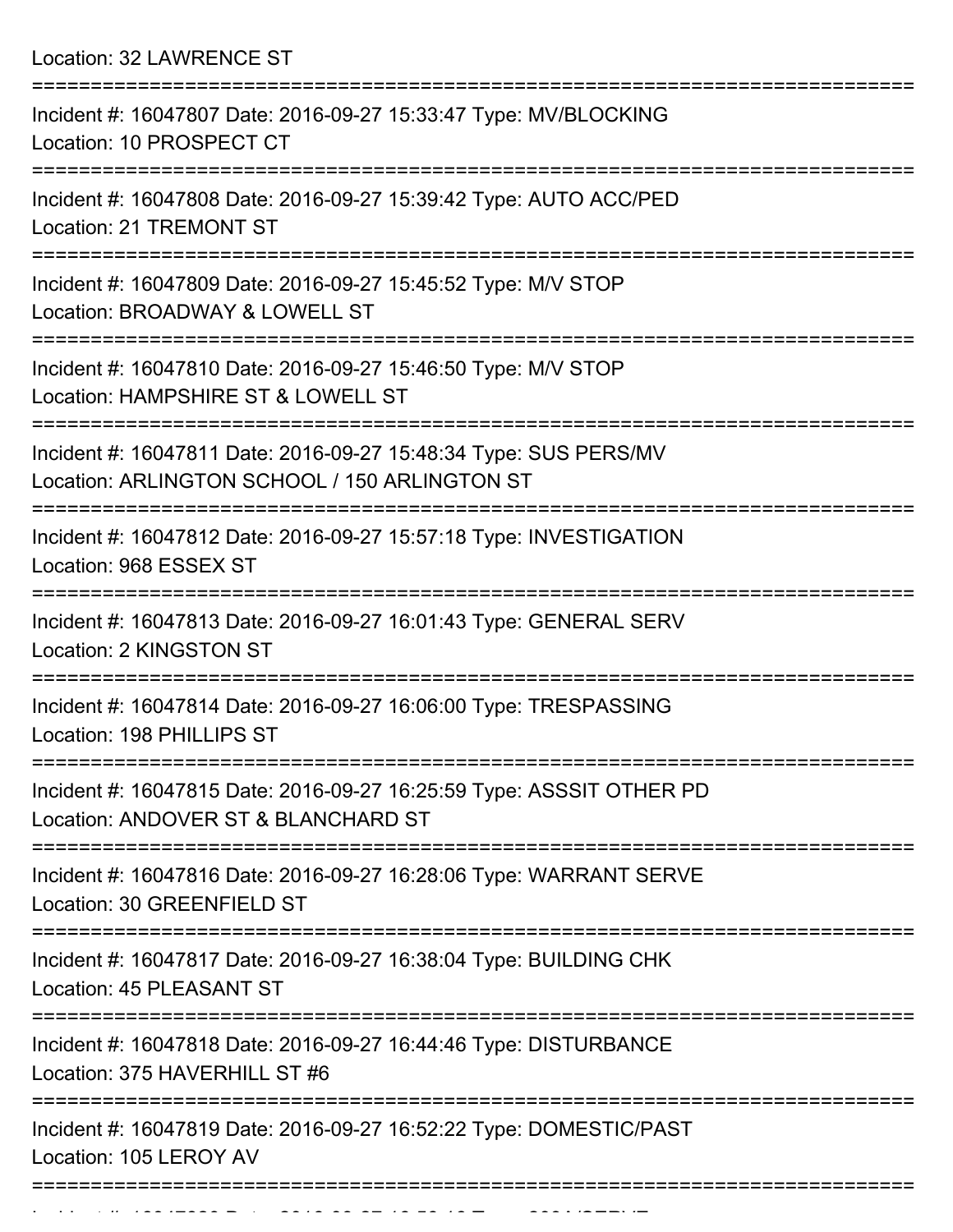Location: 22 KENDALL ST

| Incident #: 16047821 Date: 2016-09-27 17:00:47 Type: HARASSMENT<br>Location: 141 AMESBURY ST #307                                      |
|----------------------------------------------------------------------------------------------------------------------------------------|
| Incident #: 16047822 Date: 2016-09-27 17:02:57 Type: HIT & RUN M/V<br>Location: 360 MERRIMACK ST                                       |
| Incident #: 16047823 Date: 2016-09-27 17:18:21 Type: NOTIFICATION<br>Location: 89 BROMFIELD ST                                         |
| Incident #: 16047824 Date: 2016-09-27 17:28:14 Type: M/V STOP<br>Location: BROADWAY & LOWELL ST                                        |
| Incident #: 16047825 Date: 2016-09-27 17:35:38 Type: M/V STOP<br>Location: BROADWAY & LOWELL ST                                        |
| Incident #: 16047827 Date: 2016-09-27 17:36:05 Type: AUTO ACC/NO PI<br>Location: 48 LAWRENCE ST                                        |
| Incident #: 16047826 Date: 2016-09-27 17:36:29 Type: M/V STOP<br>Location: BROADWAY & CONCORD ST                                       |
| Incident #: 16047828 Date: 2016-09-27 17:38:50 Type: SUS PERS/MV<br><b>Location: ESSEX ST</b>                                          |
| Incident #: 16047829 Date: 2016-09-27 17:44:01 Type: M/V STOP<br>Location: BROADWAY & VALLEY ST                                        |
| Incident #: 16047830 Date: 2016-09-27 17:49:29 Type: M/V STOP<br>Location: BROADWAY & LOWELL ST                                        |
| Incident #: 16047831 Date: 2016-09-27 17:49:45 Type: SUS PERS/MV<br>Location: 42 TYLER ST                                              |
| ====================================<br>Incident #: 16047832 Date: 2016-09-27 17:52:00 Type: NOTIFICATION<br>Location: 10 NEWTON ST #1 |
| Incident #: 16047833 Date: 2016-09-27 17:55:08 Type: M/V STOP<br>Location: BROADWAY & LOWELL ST                                        |
|                                                                                                                                        |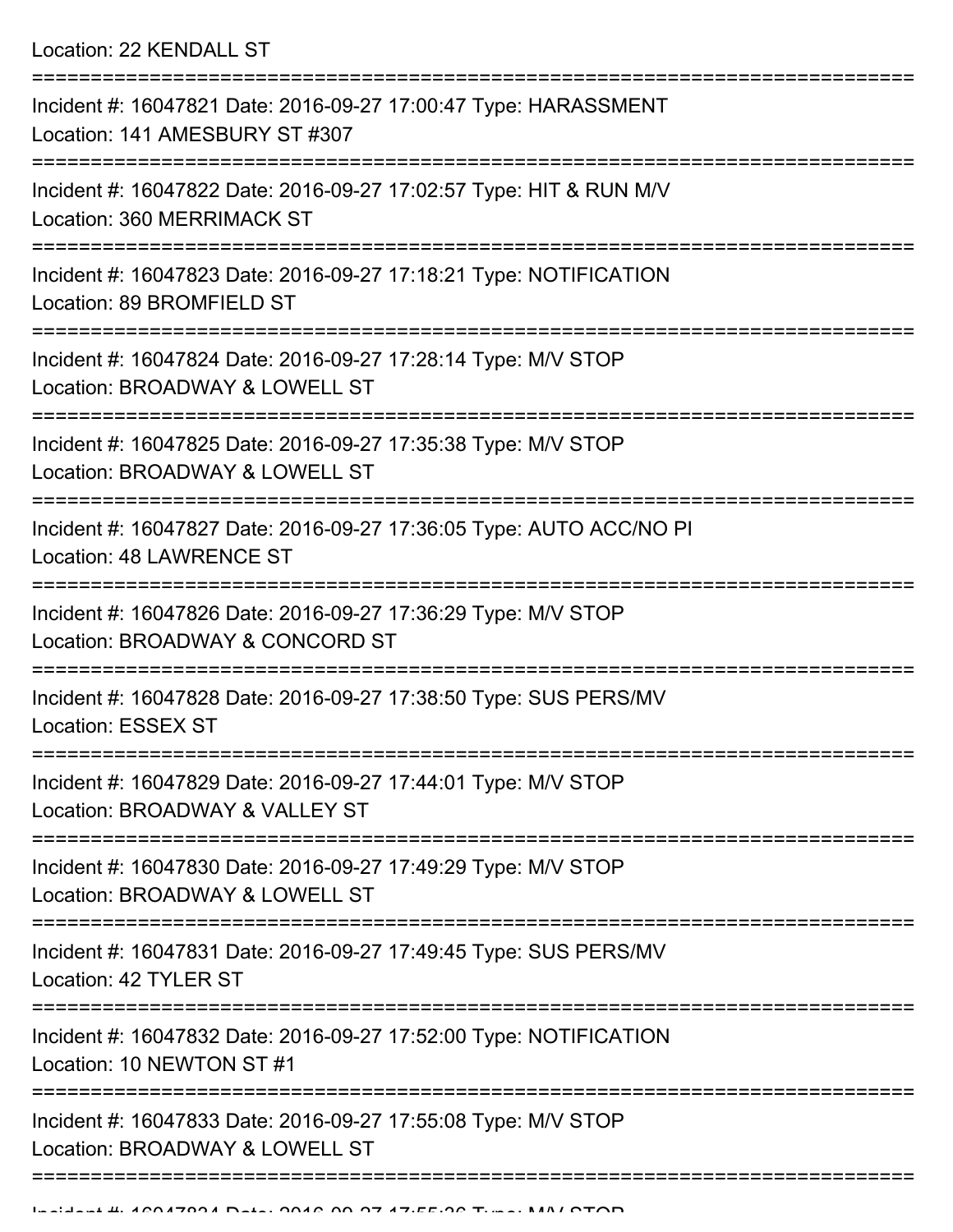| Location: BROADWAY & LOWELL ST                                                                                                     |
|------------------------------------------------------------------------------------------------------------------------------------|
| Incident #: 16047835 Date: 2016-09-27 17:55:52 Type: UNWANTEDGUEST<br>Location: 66 ELM ST                                          |
| Incident #: 16047836 Date: 2016-09-27 17:58:44 Type: M/V STOP<br>Location: BROADWAY & LOWELL ST                                    |
| Incident #: 16047837 Date: 2016-09-27 18:05:06 Type: M/V STOP<br>Location: BROADWAY & LOWELL                                       |
| ;======================<br>Incident #: 16047838 Date: 2016-09-27 18:11:18 Type: SUS PERS/MV<br><b>Location: WARWICK ST</b>         |
| Incident #: 16047839 Date: 2016-09-27 18:13:48 Type: M/V STOP<br>Location: BROADWAY & LOWELL ST                                    |
| Incident #: 16047840 Date: 2016-09-27 18:14:20 Type: HIT & RUN PED<br>Location: LAWRENCE HIGH SCHOOL / 71 N PARISH RD              |
| Incident #: 16047841 Date: 2016-09-27 18:19:22 Type: M/V STOP<br>Location: 22 ESSEX ST                                             |
| --------------------------<br>Incident #: 16047842 Date: 2016-09-27 18:24:30 Type: DRUG OVERDOSE<br>Location: 347 WATER ST #1 FL 1 |
| ================================<br>Incident #: 16047843 Date: 2016-09-27 18:26:08 Type: INVEST CONT<br>Location: 20 WARREN ST     |
| Incident #: 16047844 Date: 2016-09-27 18:29:08 Type: SUS PERS/MV<br>Location: 31 S BOWDOIN ST                                      |
| Incident #: 16047845 Date: 2016-09-27 18:34:12 Type: INVEST CONT<br>Location: 10 KENWOOD PL                                        |
| Incident #: 16047847 Date: 2016-09-27 18:34:18 Type: CK WELL BEING<br>Location: 4 BASSWOOD ST FL 2                                 |
| Incident #: 16047846 Date: 2016-09-27 18:35:57 Type: DOMESTIC/PAST<br>Location: 340 HAVERHILL ST #6 FL 2                           |
| Incident #: 16047848 Date: 2016-09-27 18:39:13 Type: UNWANTEDGUEST                                                                 |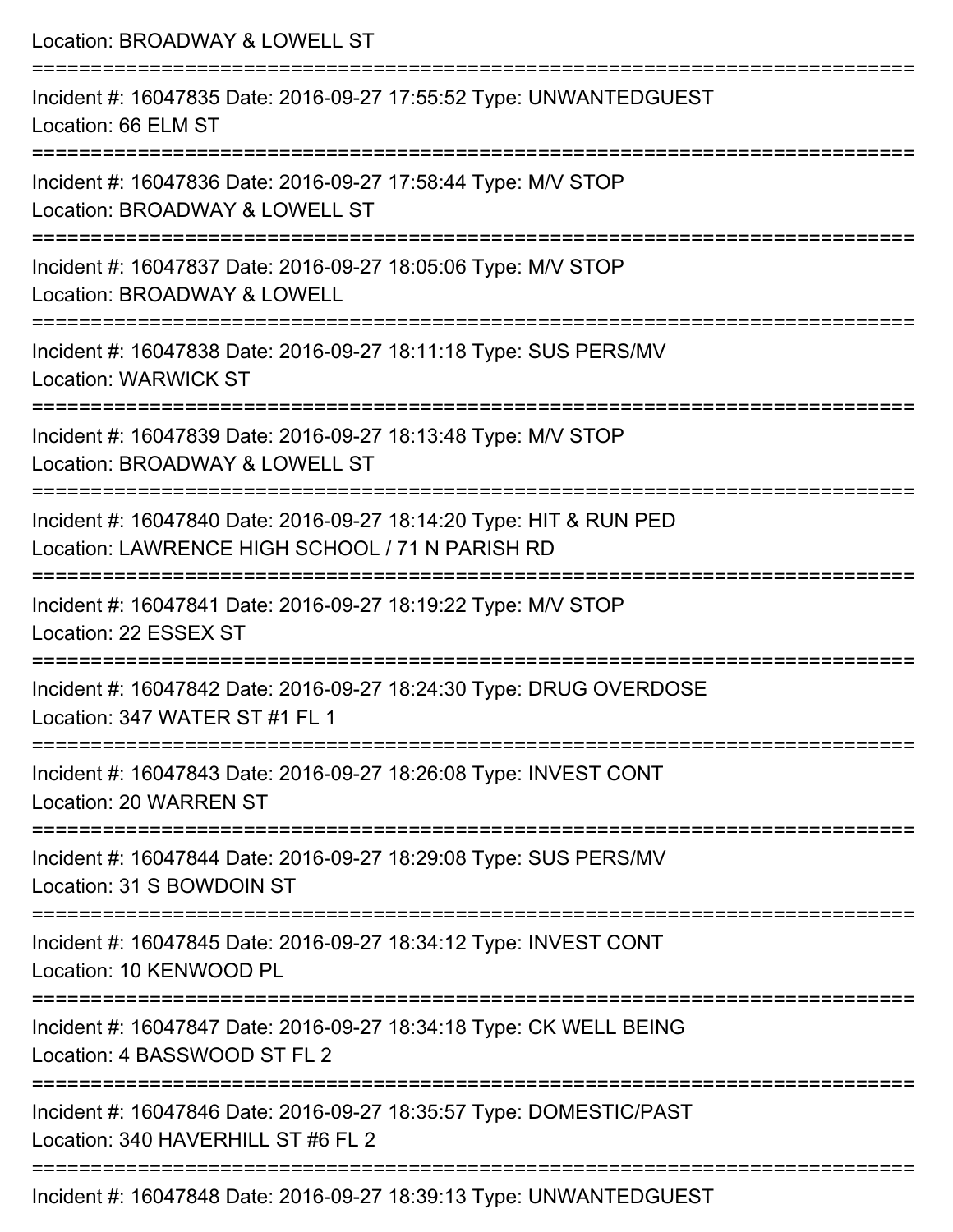| Incident #: 16047850 Date: 2016-09-27 18:41:53 Type: DRUG OVERDOSE<br>Location: 368 BROADWAY<br>================================ |
|----------------------------------------------------------------------------------------------------------------------------------|
| Incident #: 16047849 Date: 2016-09-27 18:42:40 Type: AUTO ACC/UNK PI<br>Location: DEMOULAS MARKET / 700 ESSEX ST                 |
| Incident #: 16047851 Date: 2016-09-27 19:15:49 Type: M/V STOP<br>Location: BAILEY ST & S UNION ST                                |
| Incident #: 16047852 Date: 2016-09-27 19:27:37 Type: SUICIDE ATTEMPT<br>Location: 11 POPLAR ST FL 2                              |
| :==============<br>Incident #: 16047853 Date: 2016-09-27 19:39:36 Type: NOISE ORD<br>Location: 75 ARLINGTON ST                   |
| Incident #: 16047854 Date: 2016-09-27 19:51:57 Type: SUS PERS/MV<br>Location: 205 BROADWAY                                       |
| Incident #: 16047855 Date: 2016-09-27 20:10:54 Type: FIGHT<br>Location: MARKET ST & S UNION ST                                   |
| Incident #: 16047856 Date: 2016-09-27 20:14:51 Type: DRUG OVERDOSE<br>Location: CITY HALL / 200 COMMON ST                        |
| Incident #: 16047858 Date: 2016-09-27 20:21:31 Type: LARCENY/PAST<br>Location: FAMILY DOLLAR / 700 ESSEX ST                      |
| Incident #: 16047857 Date: 2016-09-27 20:23:21 Type: SUS PERS/MV<br><b>Location: BROADWAY &amp; GREEN ST</b>                     |
| Incident #: 16047859 Date: 2016-09-27 20:32:35 Type: MISSING PERS<br>Location: 528 ANDOVER ST                                    |
| Incident #: 16047860 Date: 2016-09-27 20:44:31 Type: DRUG OVERDOSE<br>Location: 19 WINTER ST                                     |
| Incident #: 16047861 Date: 2016-09-27 20:45:57 Type: INVEST CONT<br><b>Location: 20 WARREN ST</b>                                |
| Incident #: 16047862 Date: 2016-09-27 20:55:07 Type: NOISE ORD                                                                   |